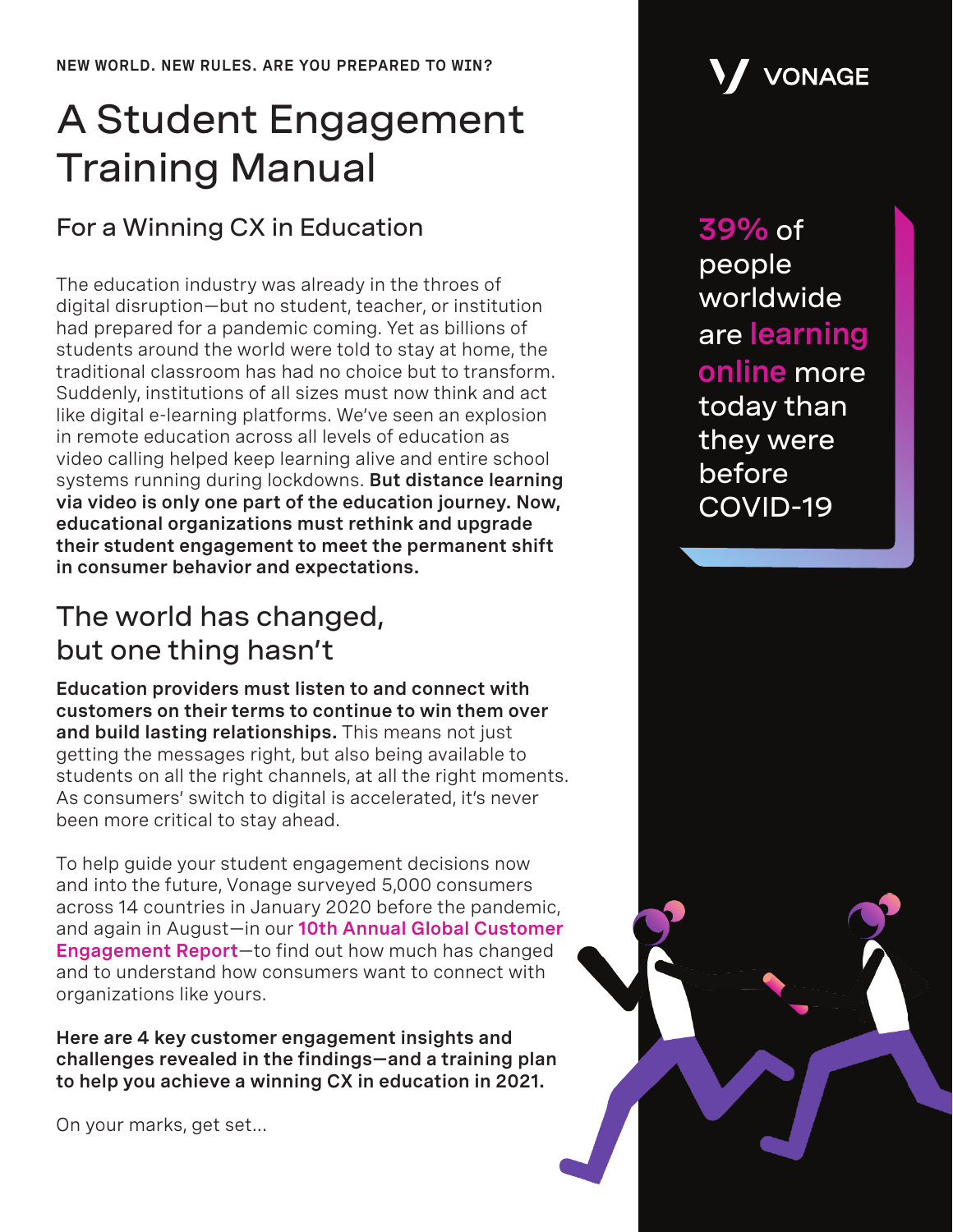

## Deliver Quality and Reliable Remote Learning to Students Anywhere

### **Consumers continue to embrace video to engage with other students and teachers—preferring video calling 1.2x more today than before the pandemic.**

When schools and universities were shut down around the world, distance learning via live video became a lifeline between teachers and students. Many educators turned to off-the-shelf, general-purpose video conferencing tools. These tools provided an immediate solution, but now that remote education is a permanent reality, how can institutions create immersive, collaborative video experiences in the context of students' learning environments, free from distractions and quality limitations?

**2 in 3 Consumers** are **video chatting more** than they were 7 months ago

### **SOLUTION**

The Vonage **[Video API](https://www.vonage.com/communications-apis/video/)** gives educational institutions flexibility to build fully integrated built-for-purpose learning experiences with total control over collaboration, screen sharing, annotation, recording, and archiving capabilities.

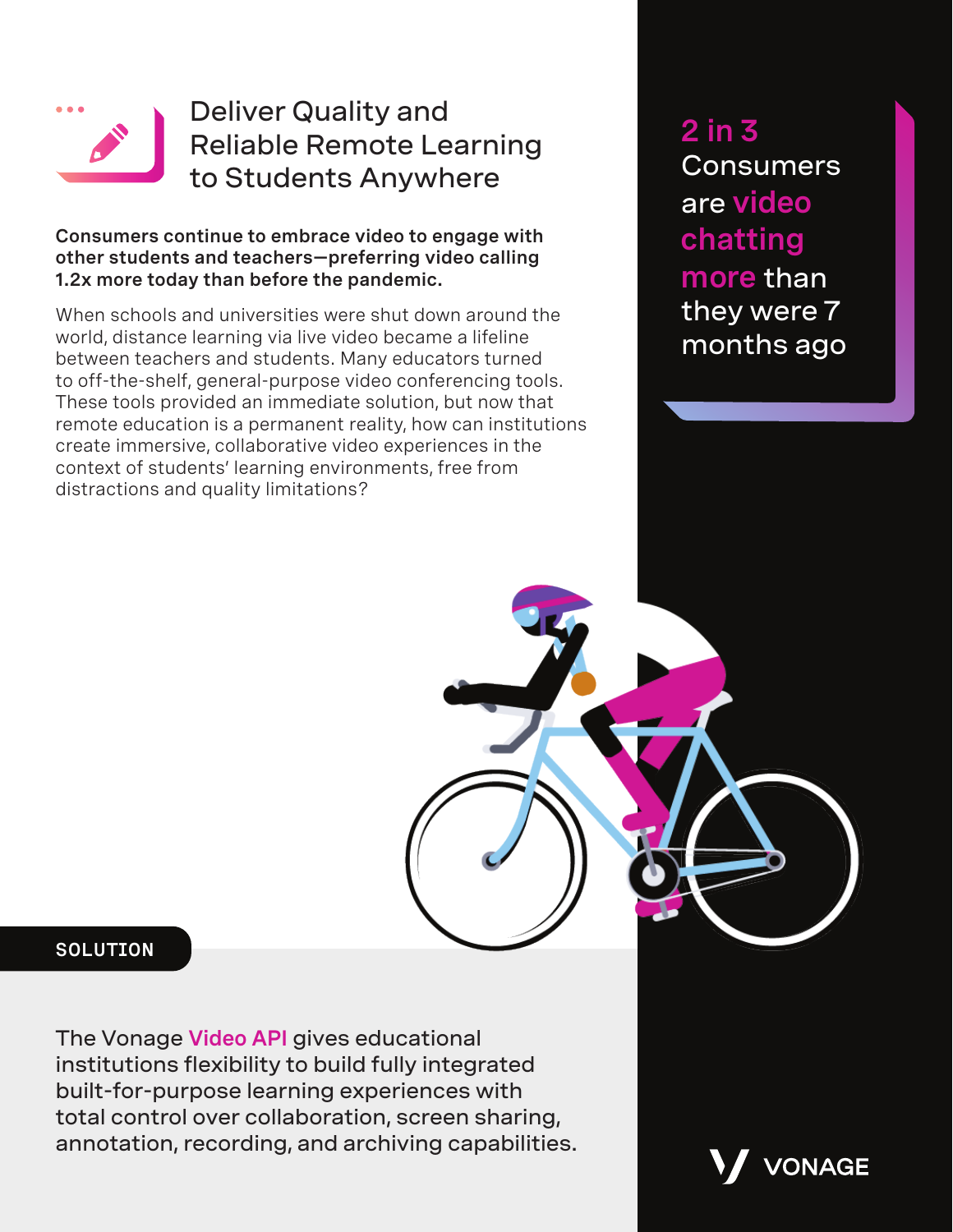## The Pandemic Intensifies Student Expectations for an Omnichannel Experience

No matter where they are in the world, students are connecting on all their favorite channels, and their preferences are in a constant state of flux. From WeChat to WhatsApp, Facebook Messenger to Line, it's difficult to know where your students will look to reach you or where to effectively engage with them beyond the classroom. When we asked students how they prefer to receive and reply to updates such as timetable changes, learning reminders, and study tips a puzzle of preferences emerged:



- **16%** prefer video chat
- 
- **21%** prefer SMS
- **19%** prefer messaging including social apps

Mobile phone calls are the favorite way to connect with organizations, but **70% of consumers prefer other channels**

VONAGE

### **SOLUTION**

Vonage **[Communications APIs](https://www.vonage.com/communications-apis/)** let you easily add voice, video, SMS, MMS, and popular social chat apps—so you can expand engagement with students and enhance the learning experience in and out of the classroom. Send study tips, lesson reminders, or exercises with rich media features and collect data on all their favorite social chat apps including WhatsApp, Facebook Messenger, and more.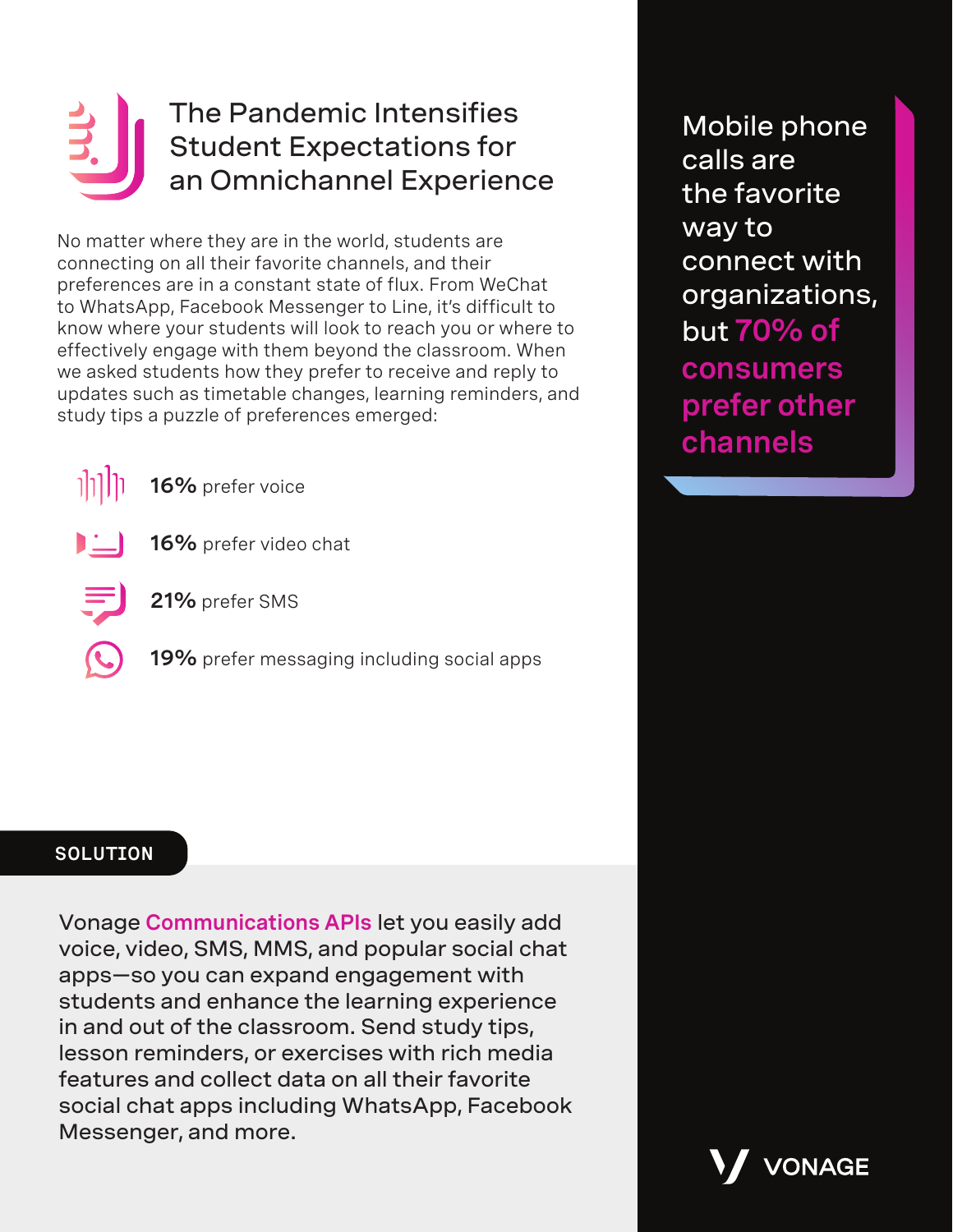

## Build Stronger Student Relationships with Seamless Conversations

When students learn with your organization, they trust their information is correctly and securely shared among the right people. The fastest way to break this trust is to make them repeat themselves to different people across the learning experience—teachers or administration staff. But without a complete view of the student—and the history of their conversations—how can educational providers prevent this critical engagement flaw?

**59%** of consumers worldwide are frustrated when they have to **repeat themselves**

### **SOLUTION**

The Vonage **[Conversation API](https://www.vonage.com/communications-apis/conversation/)** gives you insight into your students across every channel and touchpoint so you know the full history of your conversations with them and their channel preferences—helping you deliver the seamless, personalized journeys that forge long term.

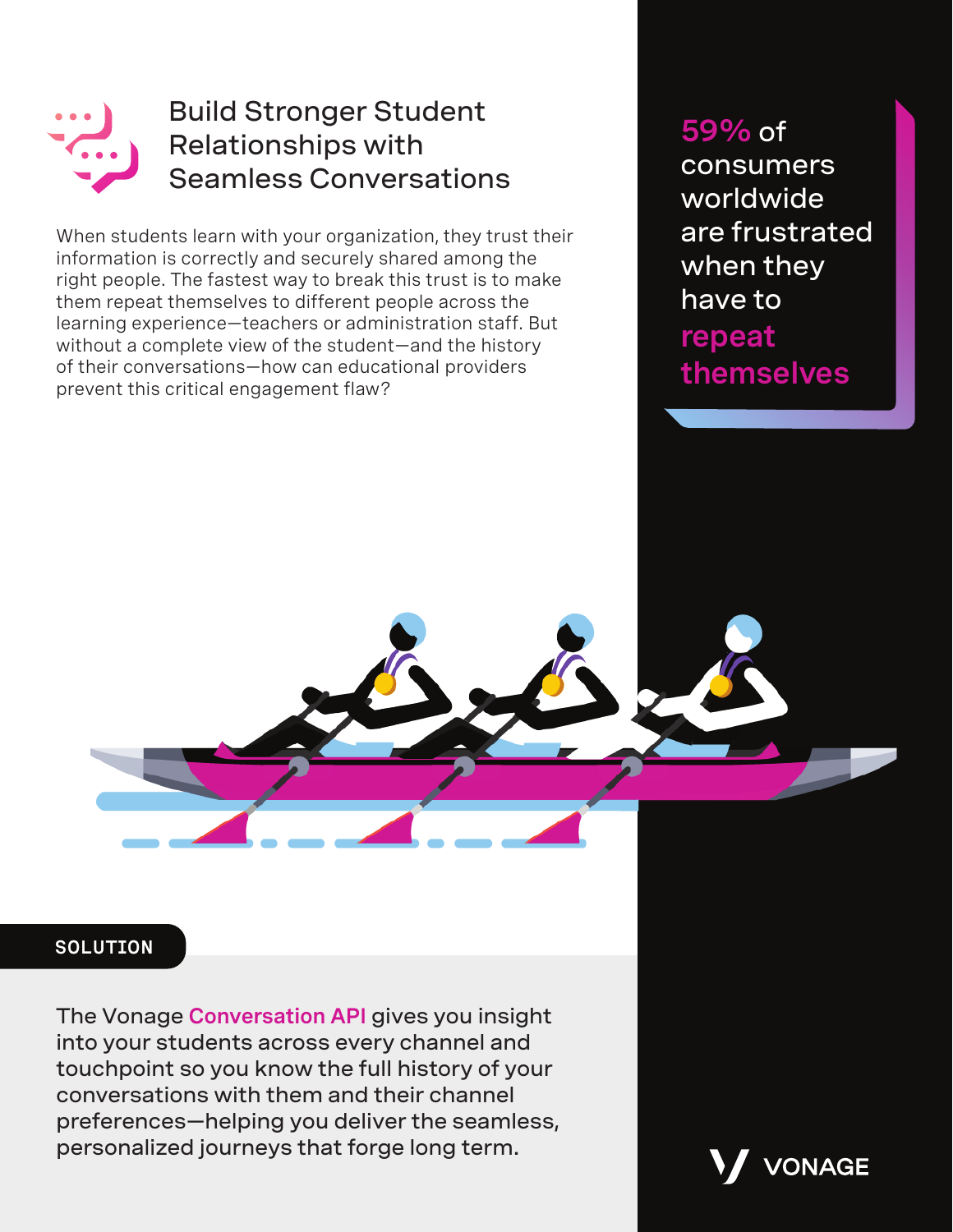

It's a fine balance between preventing fraud and reducing friction. As online learning continues to grow, getting it right could separate the winners from those that get left behind. If you're not using SMS to validate students, chances are you're frustrating a new customer before their journey has even begun.

**Students most prefer SMS** when verifying their online learning accounts, messaging apps second



### **SOLUTION**

Vonage **[Verify API](https://www.vonage.com/communications-apis/verify/)** works to detect possible fraud and trigger step-up verification with 2FA throughout the education journey—on channels like SMS and social messaging apps as well as voice.

**VONAGE**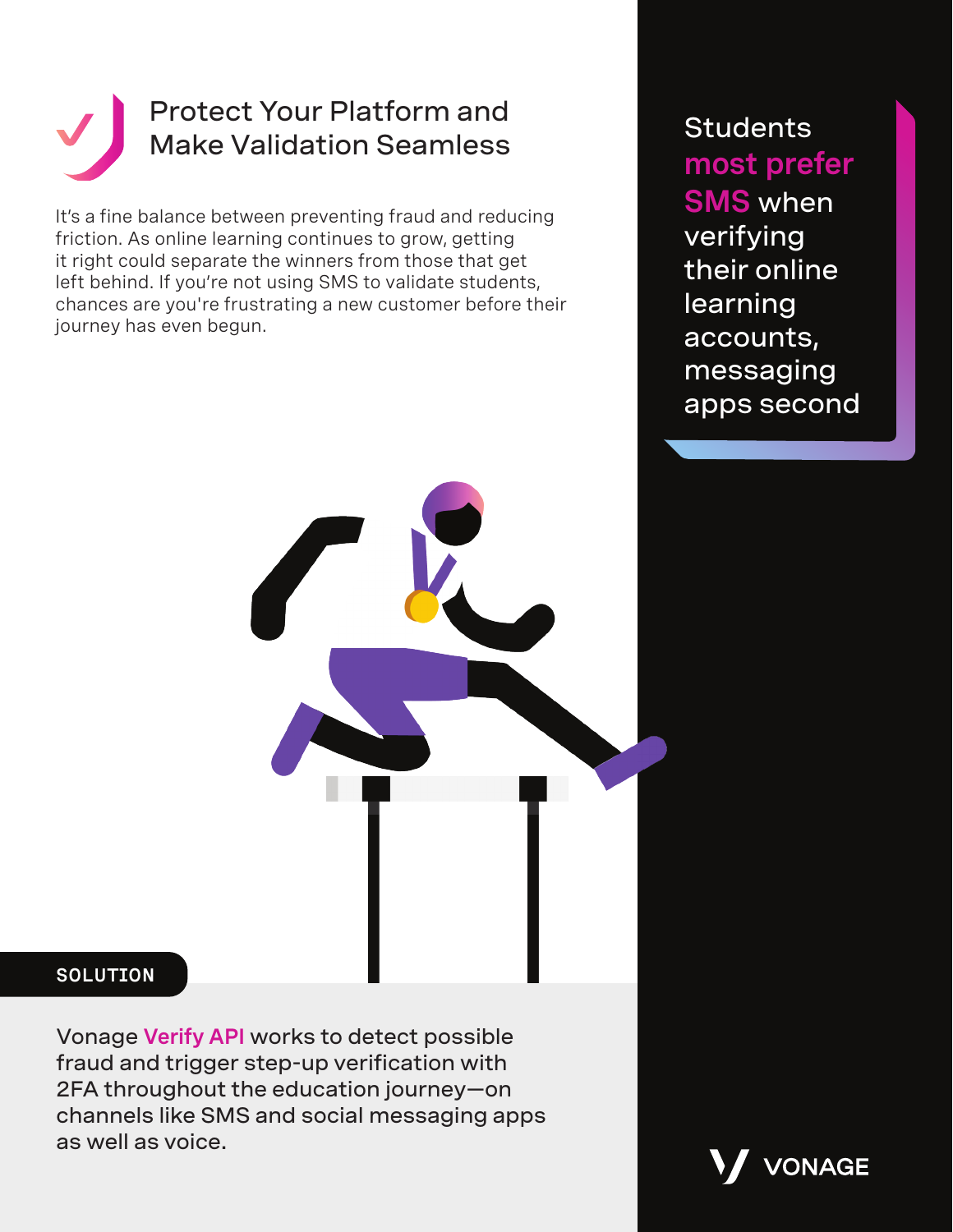## The Communication Building Blocks for High Performing CX

Delivering outstanding customer engagement is like competing in the decathlon—a multidisciplinary challenge played out over time, across dozens of touchpoints and channels. It's the combined performance of all customer interactions that ultimately sets you apart and wins the adoration of your fans.

### **Make every interaction count. Get equipped with Vonage APIs and go for CX gold.**

**[Messages](https://www.vonage.com/communications-apis/messages/) API** - Integrate multi-channel messaging, including SMS, MMS, and popular social chat apps like WhatsApp, Facebook Messenger, and Viber into your applications with the Vonage Messages API. Leverage our extensive AI partner network to easily add chatbots.

**[Voice](https://www.vonage.com/communications-apis/voice/) API** - Build powerful, AI-enriched voice products and engaging in-app voice experiences with the easy-touse Vonage Voice API and In-App Voice (formerly Nexmo). Connect to virtually unlimited AI partners to add virtual assistants or enrich the calling experience with sentiment analysis, translation, and transcription.

**[Verify API]( https://www.vonage.com/communications-apis/verify/)** - Verify any phone, anywhere with the Vonage Verify API (formerly Nexmo). Let us do the heavy lifting, and pay only for the results. Ensure that numbers are reachable and update customer databases with the Number Insight API.

**[Video](https://www.vonage.com/communications-apis/video/) API** - Integrate video directly into your website or mobile applications with the Vonage Video API (formerly TokBox OpenTok).

**[Conversation](https://www.vonage.com/communications-apis/conversation/) API** – Leverage the Vonage Conversation API to connect the disparate networks of IP and PSTN, retain context across channels, create unique workflows with custom events, and enable a more customized communication experience.

about **[Vonage APIs for](https://www.vonage.com/communications-apis/enterprise/)** Get Started **[Enterprise](https://www.vonage.com/communications-apis/enterprise/)**. Vonage APIs - **[Learn more](https://www.vonage.com/communications-apis/)** | **[Contact us](https://www.vonage.com/communications-apis/campaigns/contact-us/)**

## Vonage, for the Win

### With **[Vonage](https://www.vonage.com/communications-apis)  [Communications](https://www.vonage.com/communications-apis)**

**[APIs](https://www.vonage.com/communications-apis)** it's now easier than ever to deliver outstanding customer engagement across a worldwide customer base. Global education organizations including **[Chegg](https://www.vonage.com/resources/customers/chegg/)**, **[Cambly](https://www.vonage.com/resources/customers/cambly-/)**, and **[Presence](https://www.vonage.com/resources/customers/presencelearning/) [Learning](https://www.vonage.com/resources/customers/presencelearning/)** use Vonage APIs to add channels such as voice, SMS, messaging, and video chat directly in their web and mobile applications. Vonage offers seamless

integrations and technology you can trust.

### **Vonage Enterprise Service**

Partner with Vonage to accelerate your edtech projects. Access our technical experts, your designated support engineer, exceptional SLA's plus your dedicated customer success manager. Combined this will help you think big, build fast, execute right, and sustain growth! Learn more